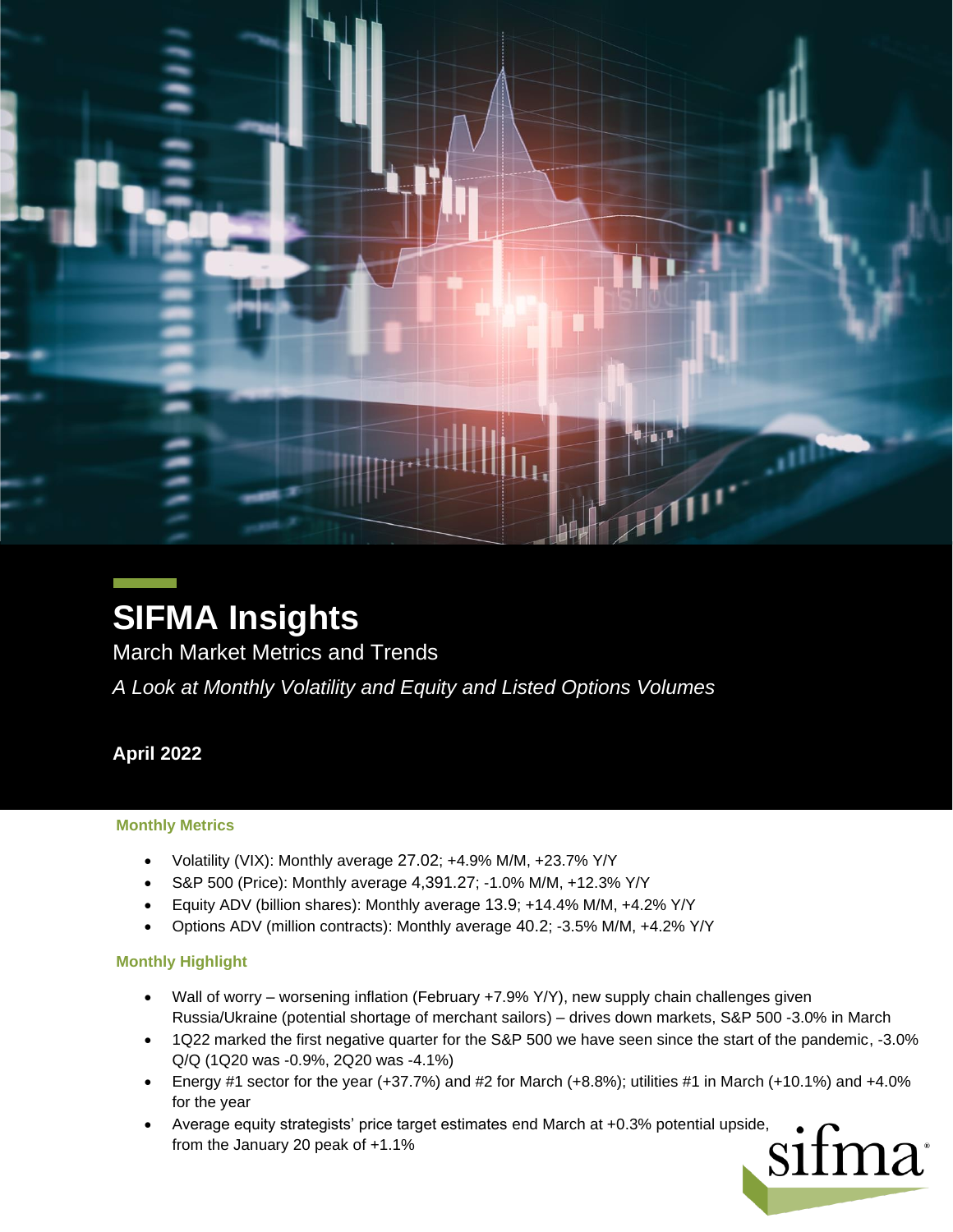# **Monthly Market Metrics**

In this section, we highlight the monthly market trends for volatility, price, and volumes.

### **Volatility (VIX)**

- Monthly average 27.02
	- $\circ$  +4.9% M/M
	- $\circ$  +23.7% Y/Y
	- o +62.8% from the start of the year
- Monthly peak on the  $7<sup>th</sup>$  at 36.45, troughed on the 29<sup>th</sup> at 18.90



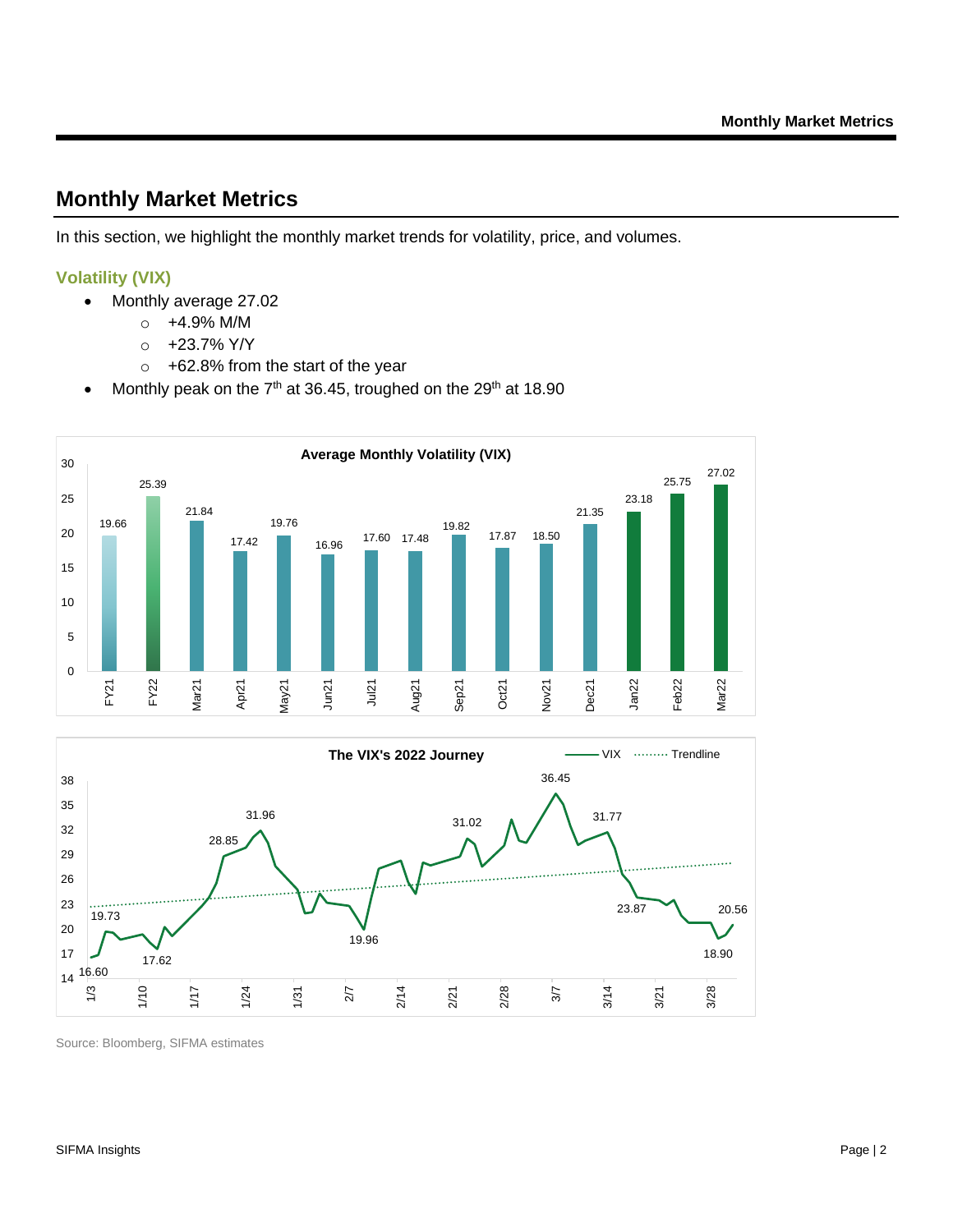#### **Index Price (S&P 500)**

- Monthly average 4,391.27
	- o -1.0% M/M
	- $o +12.3\%$  Y/Y
	- o -8.4% from the start of the year
- Monthly peak on the 29<sup>th</sup> at 4,631.60, troughed on the 8<sup>th</sup> at 4,170.70

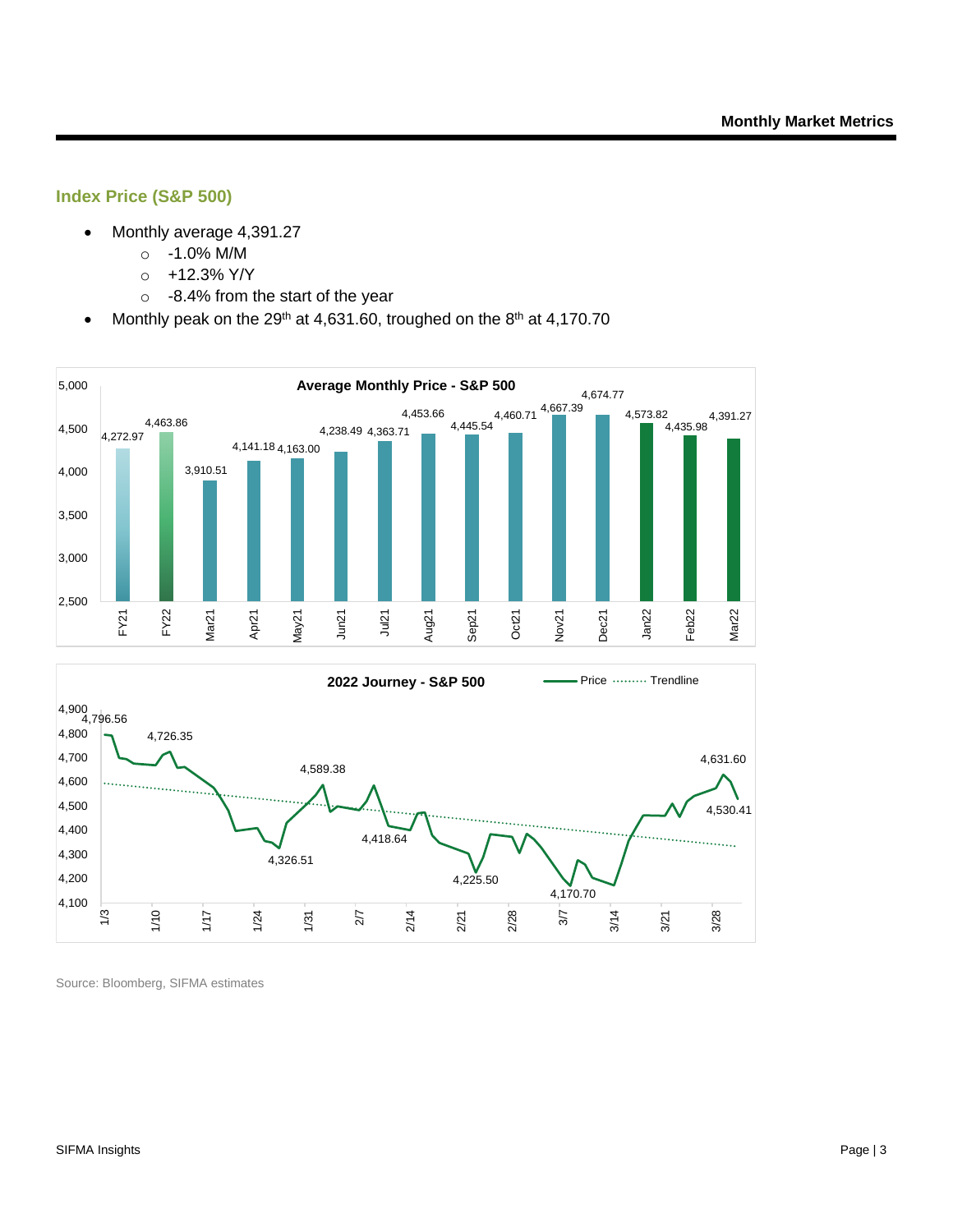## **Equity Volumes (ADV)**

- Monthly average 13.9 billion shares
	- o +14.4% M/M
	- $\circ$  +4.2% Y/Y
	- o +37.5% from the start of the year
- Monthly peak on the  $8<sup>th</sup>$  at 19.2 billion shares, troughed on the 24<sup>th</sup> at 11.4 billion shares
- Monthly average off exchange trading 41.0%; +1.3 pps M/M, -0.9 pps Y/Y



Source: Cboe Global Markets, SIFMA estimates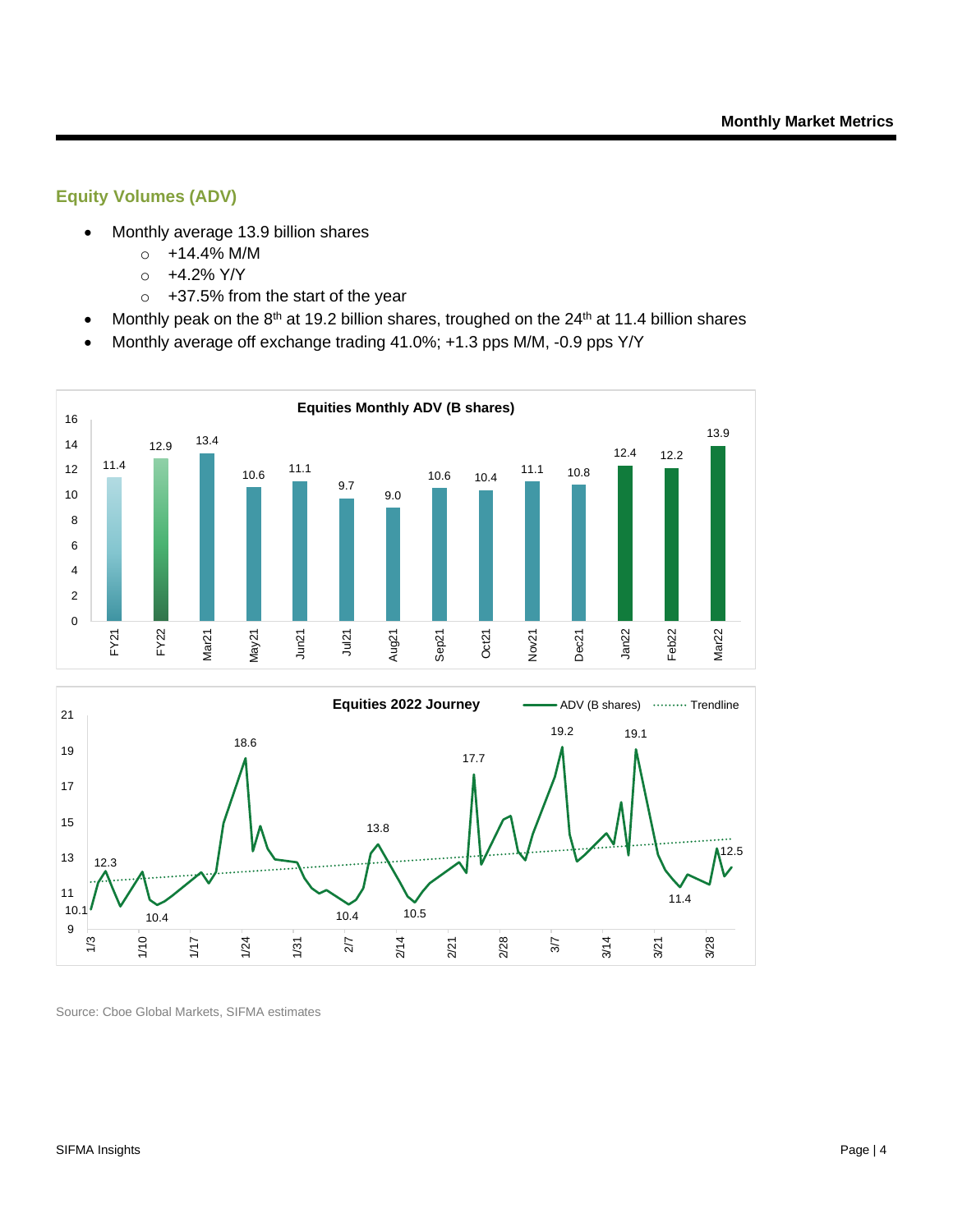#### **Multi-Listed Options Volumes (ADV)**

- Monthly average 40.2 million contracts
	- o -3.5% M/M
	- $\circ$  +4.2% Y/Y
	- $\circ$  +12.2% from the start of the year
- Monthly peak on the 18<sup>th</sup> at 50.8 million contracts, troughed on the 15<sup>th</sup> at 33.4 million contracts
- Monthly equity options 37.8 million contracts (-3.5% M/M, +3.0% Y/Y), index options 2.3 million contracts (-4.1% M/M, +27.7% Y/Y)



Source: Cboe Global Markets, SIFMA estimates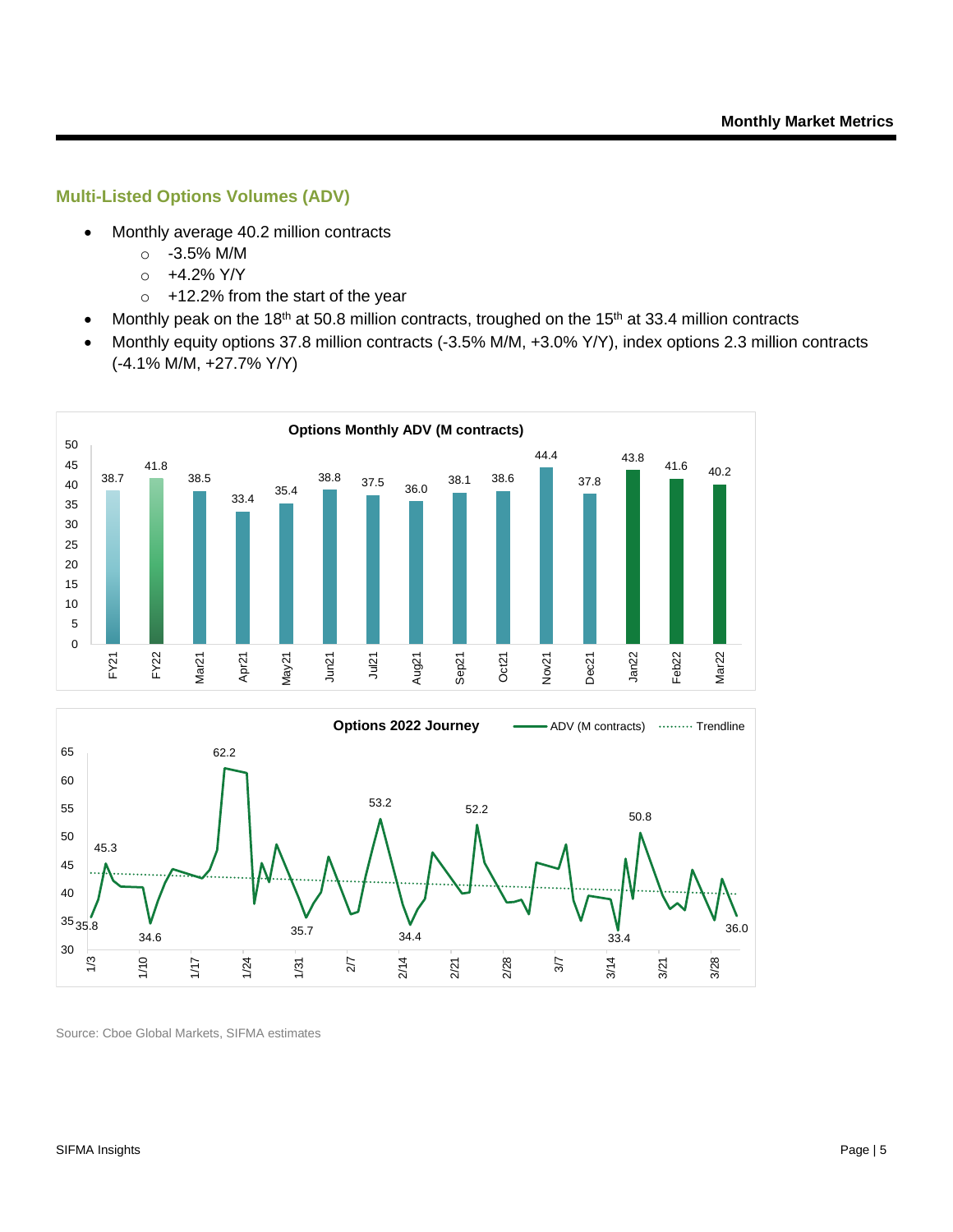# **Monthly Highlight**

In this section we drill down into an interesting trend that market participants are following.

### **Market Performance**

As we wrote back in January, the year of the tiger came in with a roar but in the wrong direction for markets. Some ongoing concerns impacting markets have worsened. For example, inflation continues to increase (Y/Y changes): February +7.9%, January +7.5% versus December 2021 +7.1%. Then, on February 24, Russia invaded Ukraine, adding additional market (and inflation) pressures. This could reverse other negative trends which had seen improvements, such as the queue of ships lined up at the Ports of Los Angeles and Long Beach. The number of ships in queue plus dock/in queue has dropped to 56/41 as of last week (-3.4%/-6.8% W/W). This number was closer to 100 to end 2021. Now supply chain issues may be facing new challenges, as the International Chamber of Shipping estimates 14.5% of all global seafarers serving on international merchant ships are from Russia and the Ukraine (10.5% and 4.0% respectively). With shipping moving ~90% of global trade, the ICS is concerned about a shortage of merchant sailors.<sup>1</sup>

As such, monthly trends have worsened as we move through 2022: February performance -1.0%, March performance -3.0%. The monthly average for the S&P 500 dropped to 4,391.27 in March from 4,573.82 in January, -4.0%. Therefore, on a quarterly basis, 1Q22 marked the first negative quarter for the S&P 500 we have seen since the start of the pandemic (Q/Q changes):

- $1Q20 = -0.9%$
- $2Q20 = -4.1%$
- $1Q22 = -3.0%$



<sup>&</sup>lt;sup>1</sup> Bank of America Global Research, Ken Hoexter's Transport Tracker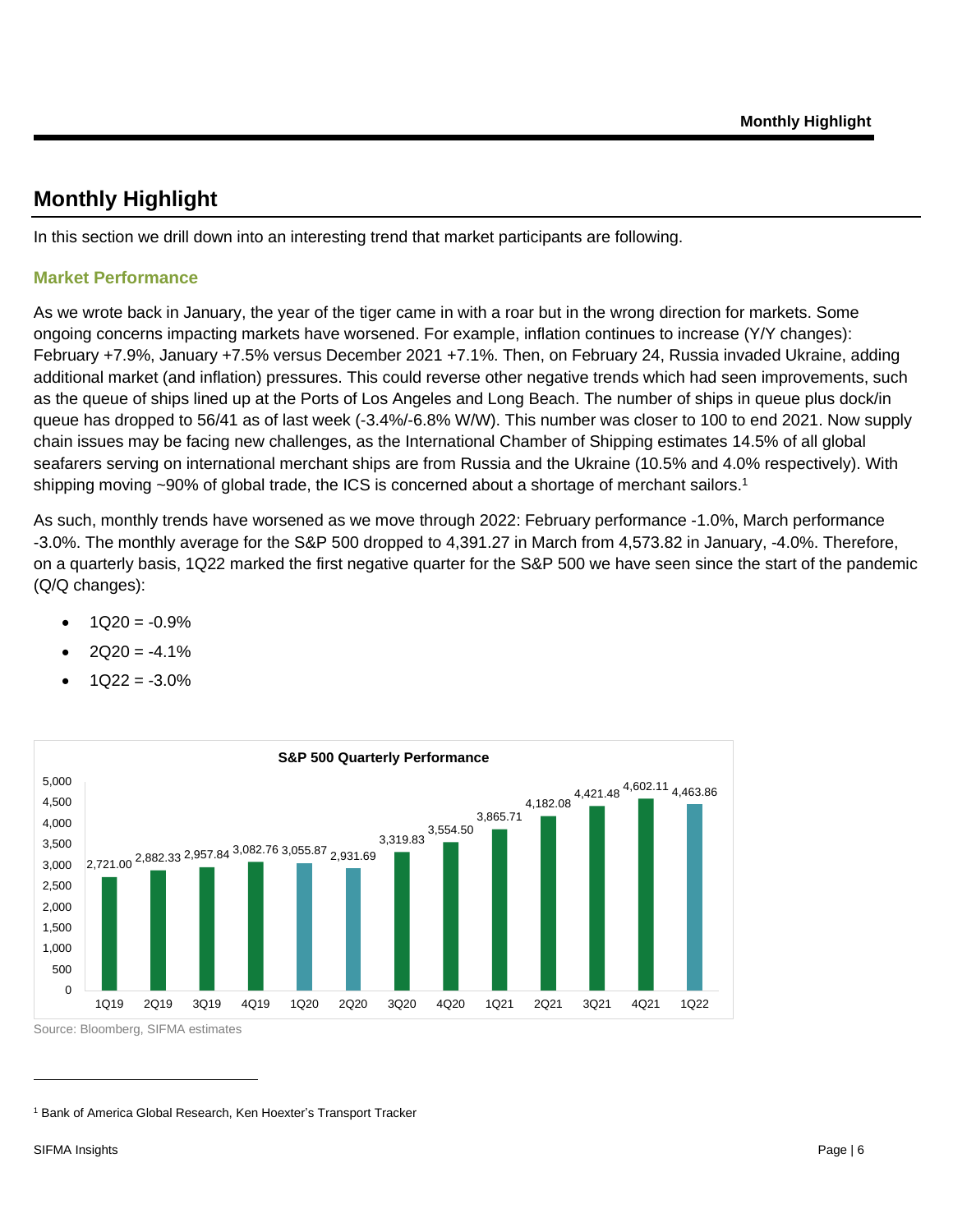#### **Sector Performance**

Looking at individual sector performance, we highlight the following trends:

- Top sectors: Utilities beat out energy for the month, +10.1% and +8.8% respectively; energy remains at the top for the year, +37.7%, with utilities positive for the year as well, +4.0%
- Worst sectors: Financials was the only down sector for the month, -0.4%, with telecommunications the next worst sector at +0.9%; yet, telecommunications is the worst performing sector for the year at -12.1%, followed by consumer discretionary at -9.2%





Source: Bloomberg, SIFMA estimates

Note: Cons-S = consumer staples; SPX = total market; Comms = telecommunications; Tech = Technology; Real Est = Real Estate; Cons D = consumer discretionary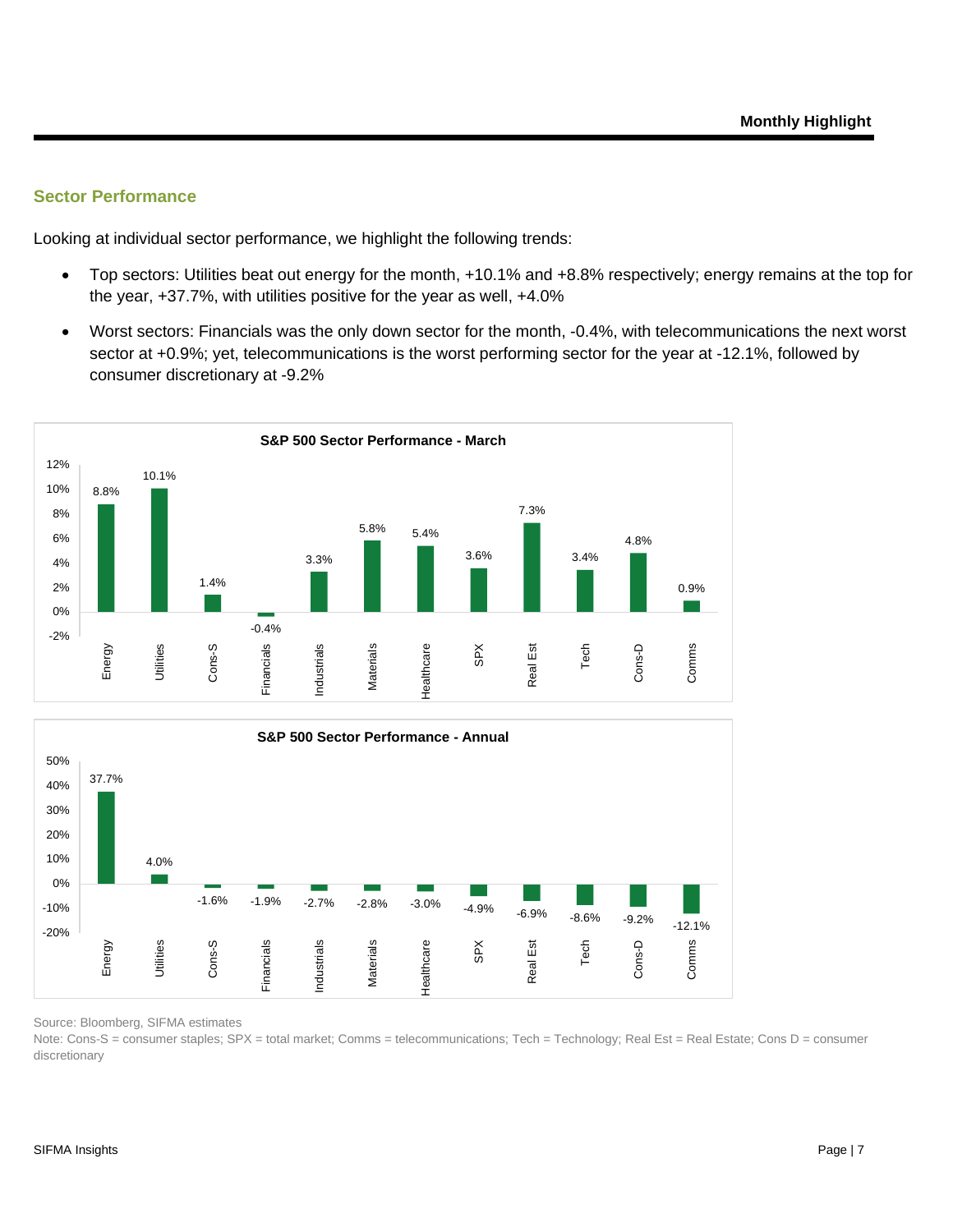## **Analyst Estimates**

Looking forward, we revisit average equity strategists' price target estimates. In the last quarter of 2021, the chart line was sharply upward sloping. Come January of this year, the line levelled off. Estimates peaked on January 20 at 5,265.84 but have come down since then to end March at 5,225.24.

Next, we analyze the potential upside to the market, as calculated by dividing the average price target for 2022 by the actual closing price on December 31, 2021. The upside potential for the market (the SPX index) began the year essentially flat, +0.1%. The January 20 peak represented a 1.1% potential upside but declined to +0.7% after Russia invaded Ukraine. The estimated potential upside for the price of the S&P 500 ended March at +0.3%.